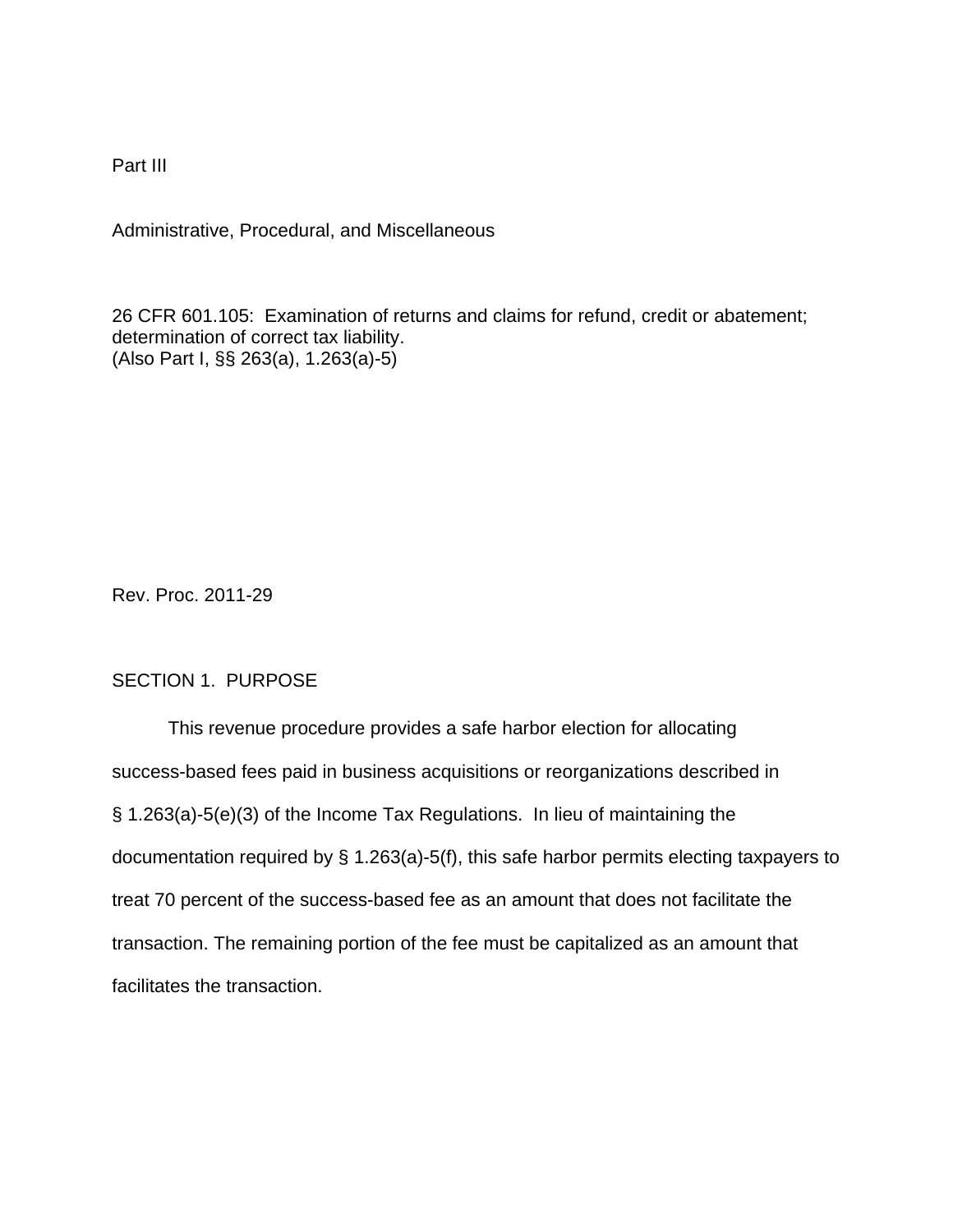## SECTION 2. BACKGROUND

.01 Section 263(a)(1) of the Internal Revenue Code and § 1.263(a)-2(a) provide that no deduction shall be allowed for any amount paid out for property having a useful life substantially beyond the taxable year. In the case of an acquisition or reorganization of a business entity, costs that are incurred in the process of acquisition and that produce significant long-term benefits must be capitalized. INDOPCO, Inc. v. Commissioner, 503 U.S. 79, 89–90 (1992); Woodward v. Commissioner, 397 U.S. 572, 575–576 (1970).

.02 Under § 1.263(a)-5, a taxpayer must capitalize an amount paid to facilitate a business acquisition or reorganization transaction described in § 1.263(a)-5(a). An amount is paid to facilitate a transaction described in  $\S$  1.263(a)-5(a) if the amount is paid in the process of investigating or otherwise pursuing the transaction.

.03 Section 1.263(a)-5(f) provides that an amount that is contingent on the successful closing of a transaction described in § 1.263(a)-5(a) ("success-based fee") is presumed to facilitate the transaction. A taxpayer may rebut the presumption by maintaining sufficient documentation to establish that a portion of the fee is allocable to activities that do not facilitate the transaction.

.04 A taxpayer's method for determining the portion of a success-based fee that facilitates a transaction and the portion that does not facilitate the transaction is a method of accounting under § 446.

.05 The Internal Revenue Service and the Treasury Department are aware that the treatment of success-based fees continues to be the subject of controversy between taxpayers and the Service. In particular, numerous disagreements have arisen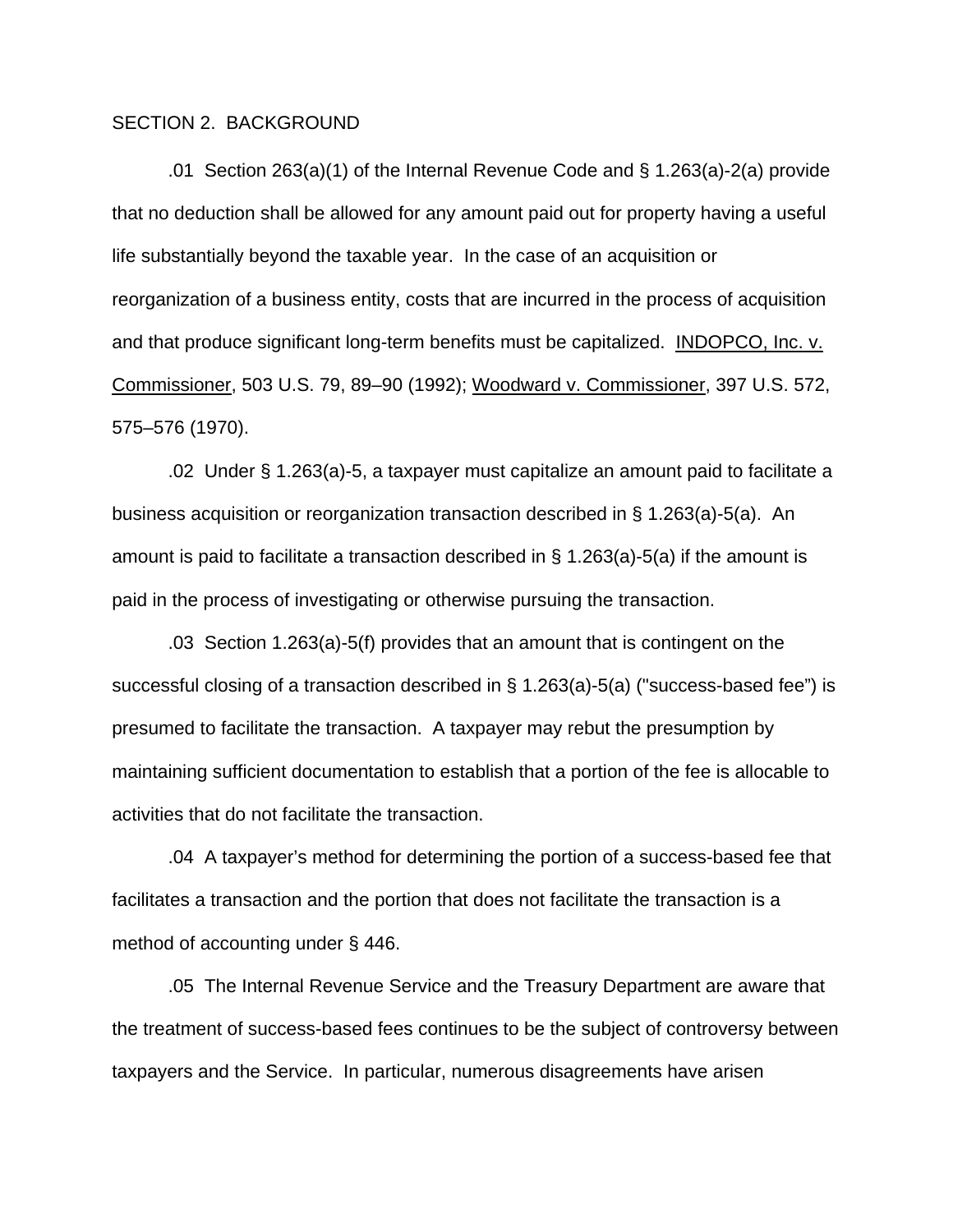regarding the type and extent of documentation required to establish that a portion of a success-based fee is allocable to activities that do not facilitate a business acquisition or reorganization transaction described in § 1.263(a)-5(e)(3) ("covered transaction"). The Service and the Treasury Department expect that much of this controversy can be eliminated by providing taxpayers a simplified method for allocating a success-based fee paid in a covered transaction between facilitative and non-facilitative activities. Accordingly, this revenue procedure provides a safe harbor election for allocating a success-based fee between activities that facilitate a covered transaction and activities that do not facilitate a covered transaction.

#### SECTION 3. SCOPE

This revenue procedure applies to a taxpayer that–

(1) pays or incurs a success-based fee for services performed in the process of investigating or otherwise pursuing a transaction described in § 1.263(a)-5(e)(3); and

(2) makes the safe harbor election described in section 4 of this revenue procedure.

### SECTION 4. SAFE HARBOR ELECTION

.01 The Service will not challenge a taxpayer's allocation of a success-based fee between activities that facilitate a transaction described in § 1.263(a)-5(e)(3) and activities that do not facilitate the transaction if the taxpayer—

(1) treats 70 percent of the amount of the success-based fee as an amount that does not facilitate the transaction;

-3-